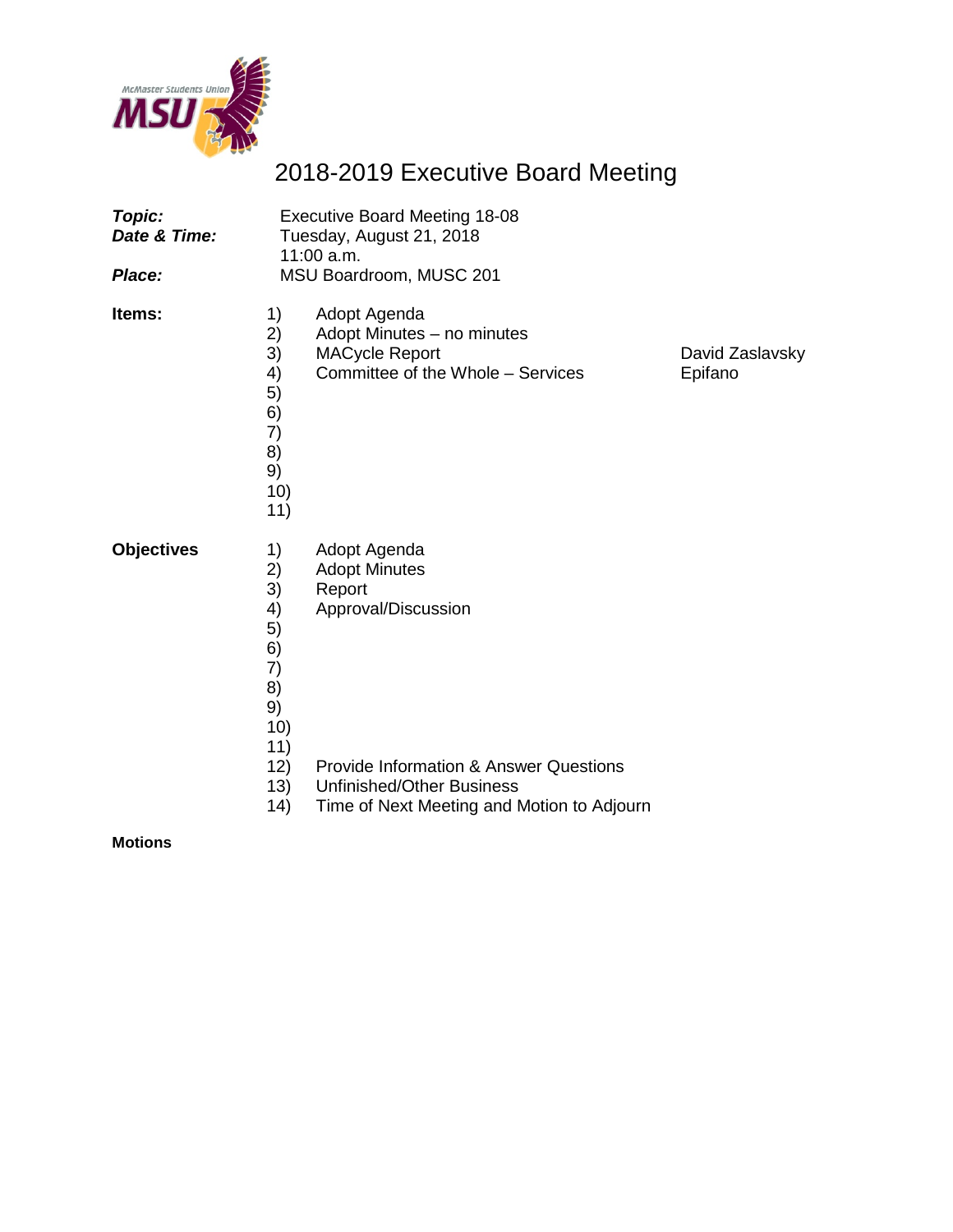

# 2018-2019 Executive Board Meeting

| Topic:<br>Date & Time:<br>Place: | <b>Executive Board Meeting 18-08</b><br>Thursday, September 6, 2018<br>$11:30$ a.m.<br>MSU Boardroom, MUSC 201 |                                                                                                                                     |                                       |  |  |
|----------------------------------|----------------------------------------------------------------------------------------------------------------|-------------------------------------------------------------------------------------------------------------------------------------|---------------------------------------|--|--|
| Items:                           | 1)<br>2)<br>3)<br>4)<br>5)<br>6)<br>7)<br>8)<br>9)<br>10)<br>11)                                               | Adopt Agenda<br>Adopt Minutes - no minutes<br><b>MACycle Report</b><br><b>Closed Session</b><br>Committee of the Whole - Services   | David Zaslavsky<br>Epifano<br>Epifano |  |  |
| <b>Objectives</b>                | 1)<br>2)<br>3)<br>4)<br>5)<br>6)<br>7)<br>8)<br>9)<br>10)<br>11)                                               | Adopt Agenda<br><b>Adopt Minutes</b><br>Report<br>Approval/Discussion                                                               |                                       |  |  |
|                                  | 12)<br>13)<br>(14)                                                                                             | <b>Provide Information &amp; Answer Questions</b><br><b>Unfinished/Other Business</b><br>Time of Next Meeting and Motion to Adjourn |                                       |  |  |

#### **Motions**

**5. Moved** by Epifano, **seconded** by \_\_\_\_ that the Executive Board move into Committee of the Whole to discuss the Services that presented.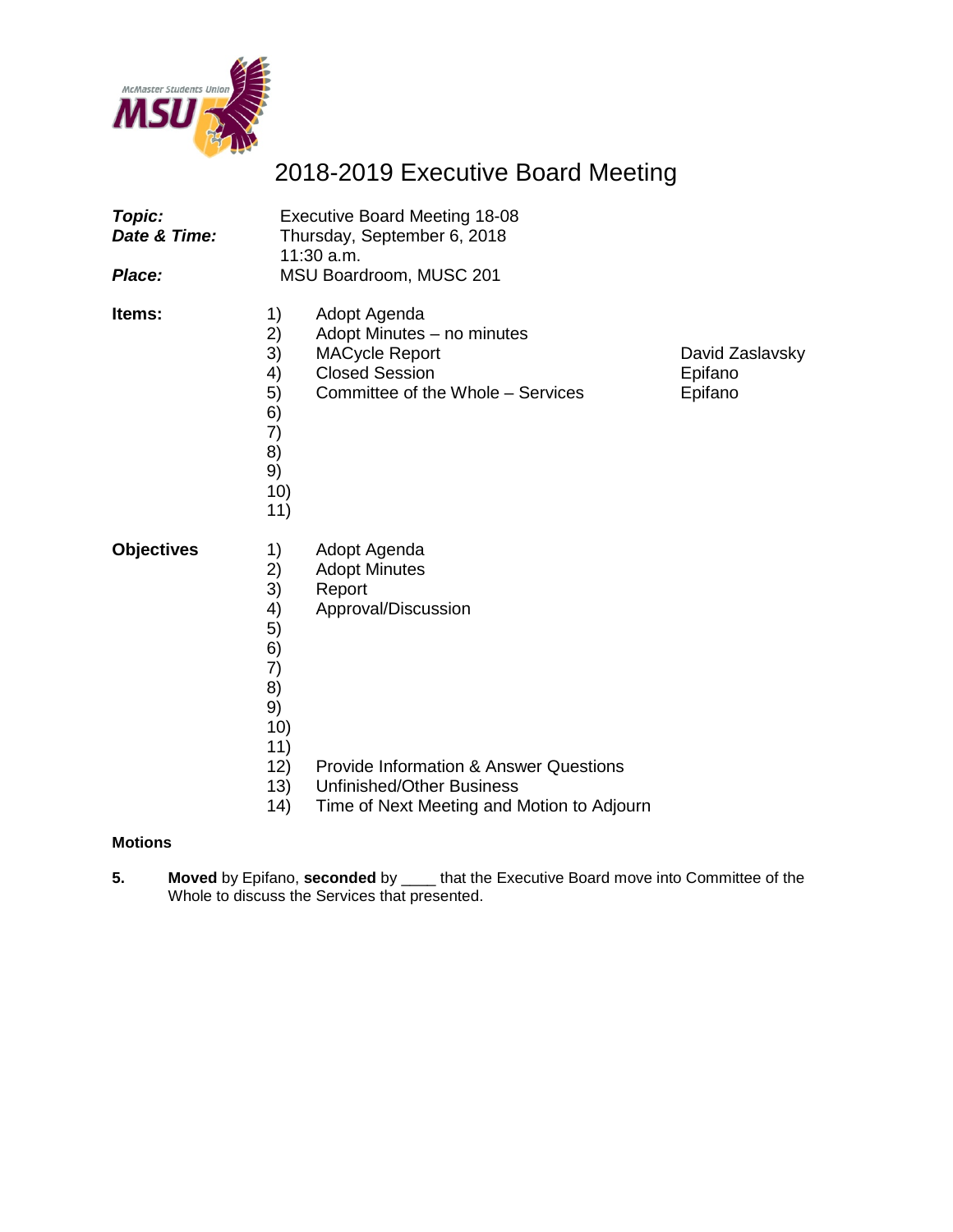#### **Executive Board Meeting 18-08 Thursday, September 6, 2018 @ 11:30am MSU Boardroom, MUSC room 201**

**Called to Order 11:33am**

**Present** Bertolo, Epifano, Farah, Florean, Hackett, MacLean, Robinson, Roshan, Warwani **Late Absent Others Present** J. McGowan (General Manager), V. Scott (Recording Secretary), S. Figueiredo (AVP (Services))

#### **1. Adopt Agenda**

**Moved** by Robinson, **seconded** by Florean to adopt the agenda, as presented.

#### **Passes Unanimously**

#### **2. MACycle Report – report attached**

- **Epifano went over the report with the Board.**
- **BED 10.5 In A** Cobinson asked that Epifano pass along to the PTMs that they should be labelling the columns in the budget.
- McGowan stated that Ath and Rec, Facilities, and the MSU are in discussions to find MACycle a better space on campus.

#### **3. Closed Session**

**Moved** by Roshan, **seconded** by Robinson that Executive Board move into Closed Session.

#### **Passes Unanimously**

#### **4. Committee of the Whole - Services**

**Moved** by Epifano, **seconded** by Warwani that the Executive Board move into Committee of the Whole to discuss the Services that presented.

#### **Passes Unanimously**

**Moved** by Warwani, **seconded** by Hackett that the Executive Board move out of Committee of the Whole and to Rise and Report.

#### **Passes Unanimously**

#### **Rise and Report**

 Warwani reported that the Board wished good luck to MACycle on their auction and have asked Epifano to look into accountability measures for Maroons showing up at their events.

#### **5. Information and Questions**

**UX** Wooder reported that Homecoming sales are on right now for the concert, and more than 50% have been sold. Union Market will be having some fun events on Monday, featuring a live DJ. He announced that the MACycle Bike Auction was next Thursday.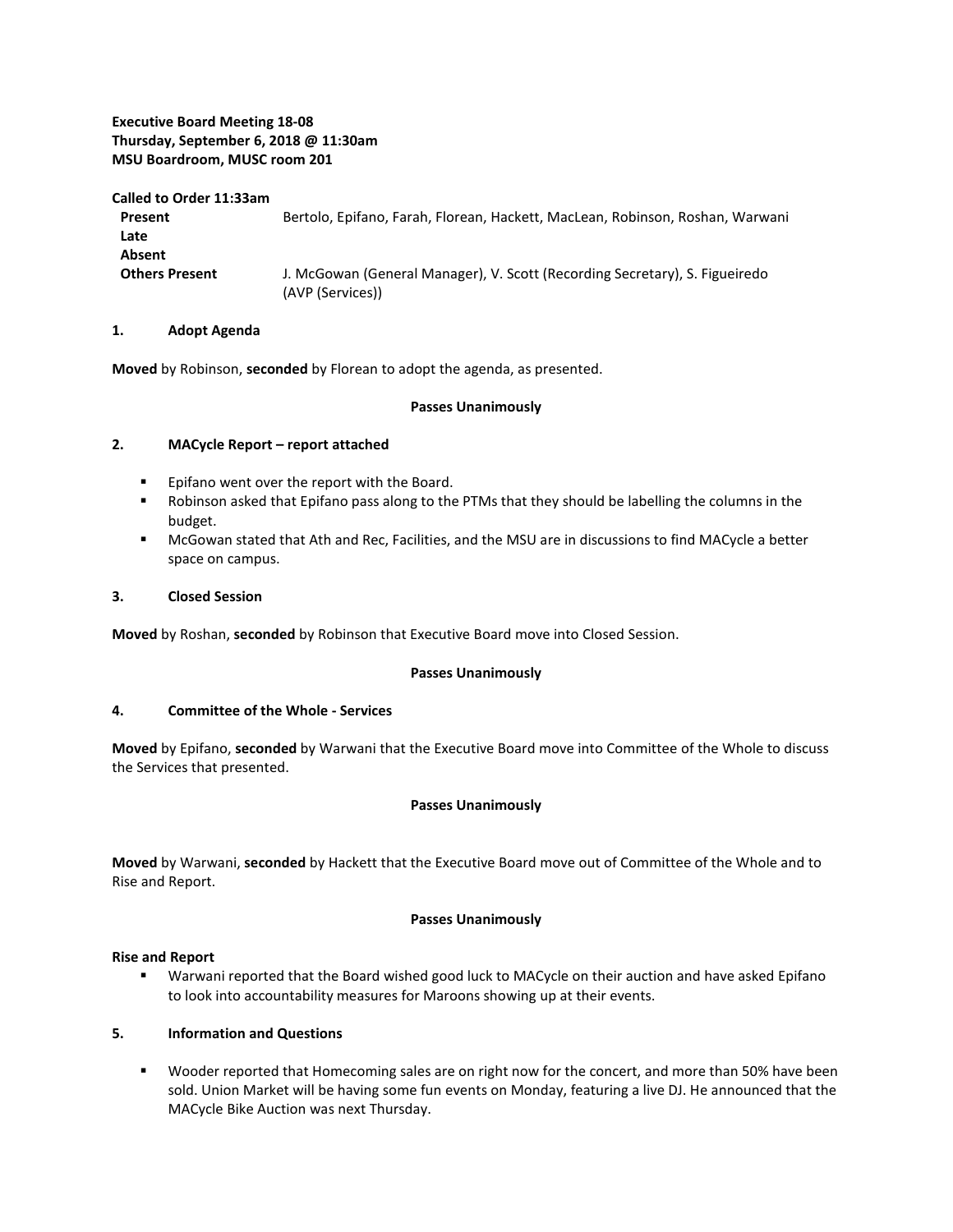- Farah asked if students needed to be 18 to attend Campus Events concerts. Wooder responded that guests are expected to be 18+.
- Scott reported that the Health and Dental plan opt-out was going on until September 30. FYC Elections nominations are now open.
- **FIOT** Florean announced that Clubsfest went well and was happy that a lot of SRA members showed up to help. Florean thanked Wooder for giving a swag bag for the event.
- Epifano stated that Welcome Week was good. They had a good plan for the swag bag distribution this year and got things out. Epifano stated that all events went well, but if anything happened to let her know. Epifano reported that there will be a Welcome Week Advisory Committee meeting at the end of the month to discuss how things went overall.
- **Hackett reported that they are currently planning the logistics for the municipal election debates. The first** meeting of Municipal Affairs will be next week.
- Roshan stated that they saw people creating a campaign for a polling station on campus and asked if that would happen. Wooder responded that the City has already said that there won't be a polling station on campus. Bertolo added that the City said no because of staffing restraints. Wooder added that elections are different at the Municipal, Provincial, and Federal levels and they already have confirmation for a polling station on campus for the Federal election next year.
- MacLean reported that they and the Advocacy Coordinator are figuring out the Sustainability Education Committee together. MacLean added that they are working with the Science Society to have office hours for the SRA.
- Roshan reported that the platform for HSL for Health Sciences has been finished, and that within the next two years there will be rec space.
- Warwani reported that the University budget submission is coming up, and that they are almost done. Warwani announced that they will be meeting the Director of Arts and Science soon.
- Robinson announced that TwelvEighty re-opened yesterday. Robinson stated that they have spoken to 15-20 people about their experiences so far, and the overall comments were positive about the menu. Robinson reported that last night was Trivia and extended wing night, and that for no promotion it was busy. Robinson asked the Board's opinion on keeping the curtain up to separate the restaurant from the event space or leave it down. McGowan suggested to put it back up so that they could utilize it for events that are booked.
- Florean asked Robinson if there was something in the works for getting more services to utilize TwelvEighty for first years. Robinson responded that they weren't planning on focusing on services, but clubs and residence. Robinson stated that they have already spoken to residence life about having reps do reunion events in TwelvEighty and having sit-down dinners. Robinson added that there is currently a deal in place with TwelvEighty for clubs that 15% of their bill can go into a clubs tab and then it could be used towards an event. They explained that it's on the menu but hasn't been advertised to clubs yet.
- Bertolo announced that the Education team was up and running and getting started on policies. Bertolo stated that they will be working on a project with Kate Whalen for a sustainability course with Meal Xchange and hoping that they will get a lot of interest.
- Figueiredo announced that the Services Committee will be meeting next week and will be setting up a schedule for reviewing services.
- McGowan reported that the Board of Directors, himself, and Maggie Gallagher met with the Auditors to look over the audited financial statements. McGowan stated that they were looking forward to talking more about it. McGowan explained that while many services stuck within their budget for the last year, investments were low, so it shows a net loss. If this becomes a trend they will be okay financially as they have enough reserves for seven to eight more years. McGowan gave kudos to Epifano and team for Welcome Week.
- Farah stated that the year will be very positive.

#### **6. Adjournment and Time of Next Meeting**

#### **Time of Next Meeting:**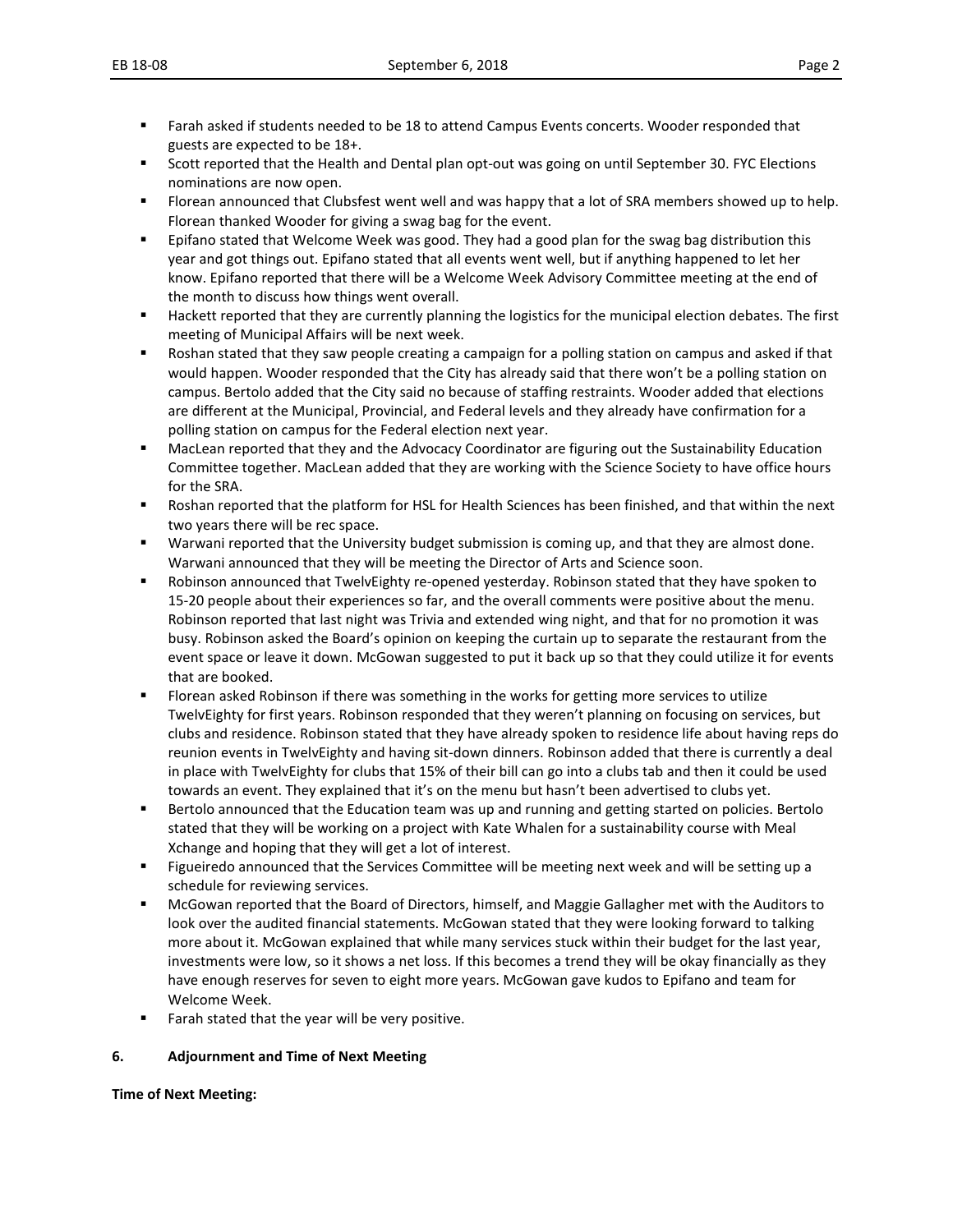#### **Thursday, September 13, 2018 11:30am MSU Boardroom, MUSC 201**

**Moved** by Florean, **seconded** by Warwani that the Executive Board meeting be adjourned.

#### **Passes by General Consent**

**Adjourned at 12:10pm**

/vs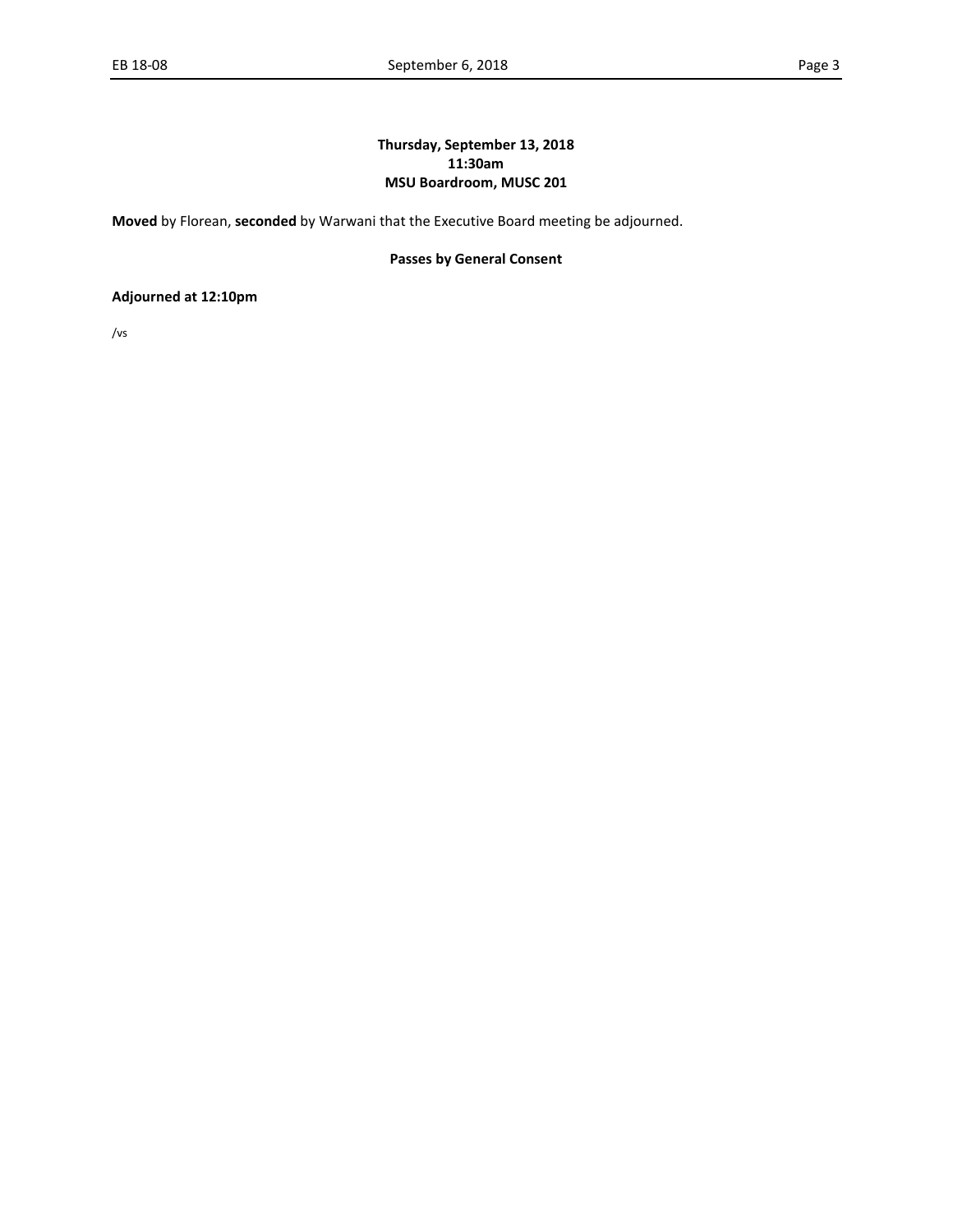

# **REPORT**

*From the office of the…*

# **MACycle Coordinator**

| TO:      | Members of the Executive Board |
|----------|--------------------------------|
| FROM:    | David Zaslavsky                |
| SUBJECT: | <b>MACycle Report 4</b>        |
| DATE:    | August 9, 2018                 |

# **UPDATE**

We are in the process of exploring our options with expanding space. We have a date set for our Clubsfest appearance. We are in the process of organizing our largest-scale event, the Bike Auction

# **SERVICE USAGE**

Our service usage has stayed consistent with what we have been seeing over the summer. For further information on that, I added a very detailed breakdown in EB Report 3.

# **UPCOMING EVENTS, PROJECTS & ACTIVITIES**

Our biggest upcoming event is the Bike Auction. I have set a date alongside Ian James from Security Services for September 13, 2018. I have arranged, with the MSU Maroons, to have a volunteer team that day to coordinate properly; in previous years they have consistently failed to show up, and that has created a big issue for us, as we are unable to set up, tear down, and stretches our resources very thin.

This year I have been assured that they will be there. On the day of, we will be setting up at 8am for a 9am start, ending around 12:30. They are responsible for booking space outside MUSC, and we will be responsible for handling the sales on our end. This year, we are going to try very hard to actually keep track of documentation of sold bikes (previously, we sold them all so fast that we didn't have time to carry the papers with each one). To do this, I have set aside one of my exec to go alongside each sale, something we have been unable to do because of lack of volunteers. In previous years, people would pay and leave; this year we want to take more information on buyers, similar to the information we have been taking on users of the service.